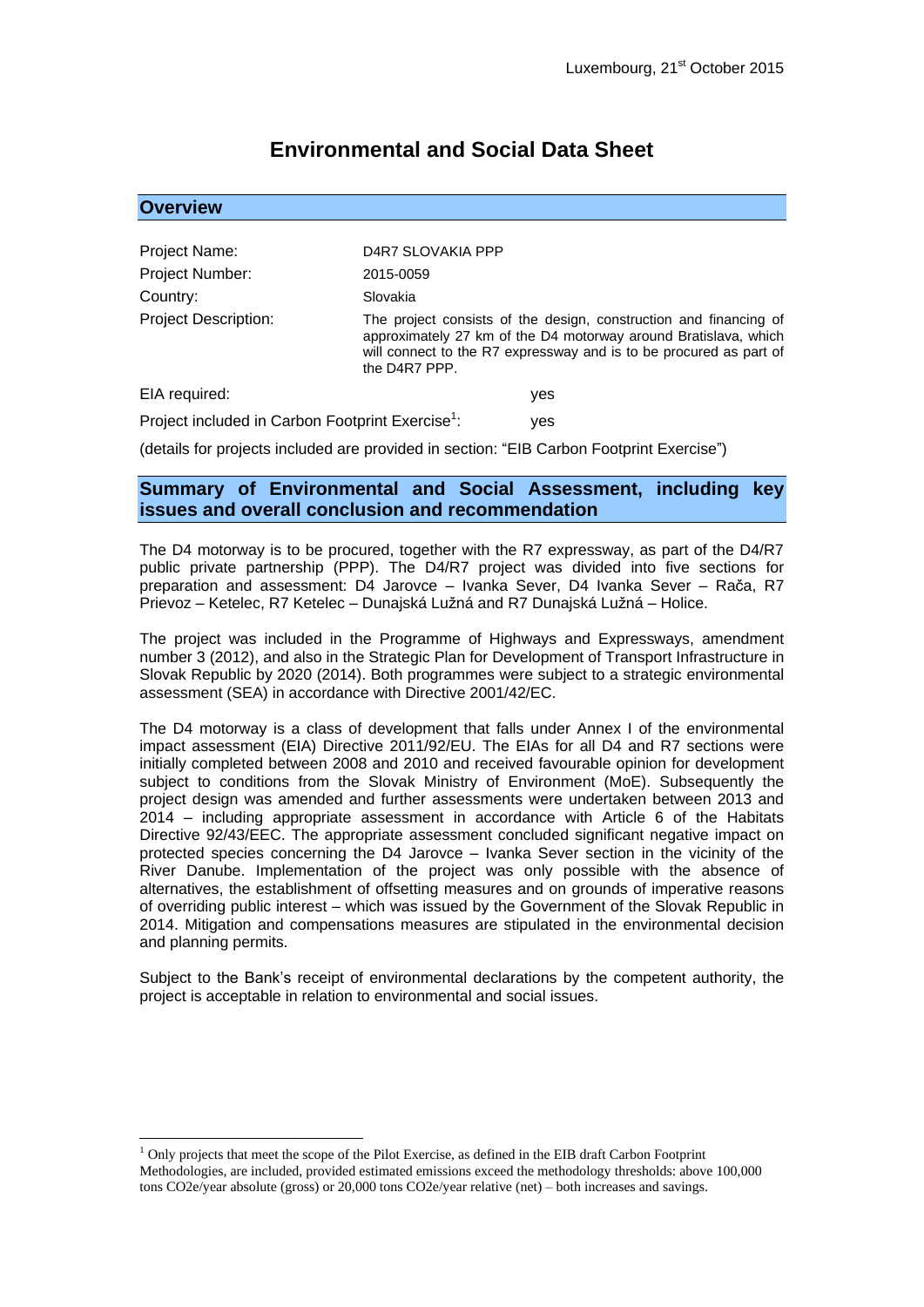# **Environmental and Social Assessment**

### **Environmental Assessment**

#### **Environmental Legislation**

Slovakia has harmonised its environmental legislation with the relevant EU Directives including the SEA Directive 2001/42/EC, EIA Directive 2011/92/EU, Habitats Directive 92/43/EEC and Birds Directive 2009/147/EC.

The current Slovak legislation for environmental assessment is Act no. 24/2006 Coll. that entered into force in February 2006. In 2014 the Act was amended as a result of the infringement opened by the European Commission against the Slovak Republic in 2013 (Infringement no. 2013/2034). The amended Act was adopted by the Slovak Parliament and came into force in January 2015. Act no. 543/2002 Coll. on nature and landscape transposes the Habitats and Birds Directives.

#### **Environmental Procedure**

The D4 motorway, as part of the D4/R7 project, was included in the Programme of Highways and Expressways, amendment number 3 (2012), and more recently the Strategic Plan for Development of Transport Infrastructure in the Slovak Republic by 2020 (2014) developed for the EU programming period 2014-2020. SEAs were undertaken on both programmes in accordance with the SEA Directive. As a class of development that falls under Annex I of the EIA Directive 2011/92/EU, each of the project sections was subject to mandatory EIA procedure.

Initially the combined D4/R7 project was prepared in four sections with respective EIAs completed between 2007 and 2011 – including assessment of alternative options. Final Decisions were issued by the MoE between 2010 and 2012, following consultation with authorities and the public, for each project section: D4 Jarovce – Ivanka Sever (No. 318/2010- 3.4/ml), D4 Ivanka Sever – Záhorská Bystrica (No. 292/2011-3.4/ml), R7 Bratislava – Dunajská Lužná (No. 5461/07-7.3/ml) and R7 Dunajská Lužná – Holice (No. 4191/09-3.4/ml). The projects were accepted for implementation subject to conditions, including those related to mitigating and compensating for expected impacts. For the section D4 Jarovce – Ivanka Sever, given the expected significant negative impacts on nature conservation areas, further appropriate assessment and authorisation was required.

In the period 2012-2013 changes were made to the proposed alignments and project specification including the removal of the section Rača – Záhorská, which proposed a tunnel between Rača and Stupava. The D4/R7 project was redefined into five sections: D4 Jarovce – Ivanka Sever, D4 Ivanka Sever – Rača, R7 Prievoz-Ketelec, R7 Ketelec – Dunajská Lužná and R7 Dunajská Lužná – Holice. The MoE were notified of the changes and following consultation, issued formal opinions related to the notification of change procedure and a Final Opinion with regard to R7 Prievoz-Ketelec. These were issued between 2013 and 2014 for the five project sections. The project changes were not expected to have a significant adverse impact on the environment and therefore were not subject to further EIA. The planning documentation was prepared for the five sections and territorial zoning permits were issued between 2013 and 2014.

#### **Environmental Impacts**

The D4 motorway will increase capacity on the regions road network and is expected to redistribute existing traffic and their associated environmental impacts – including from the D1 and D2 motorways and local roads – in the short and medium term. The project connects to an existing border crossing between Slovakia and Austria (D2 motorway) and environmental impacts are expected from indirect traffic related air pollutant, exhaust gas and noise emissions, although the effects are expected to be more apparent during the construction phase.

The construction of the project is expected to have impacts on air, water, soil, flora, fauna, landscape, cultural and historic monuments, archaeological, geological sites, carbon and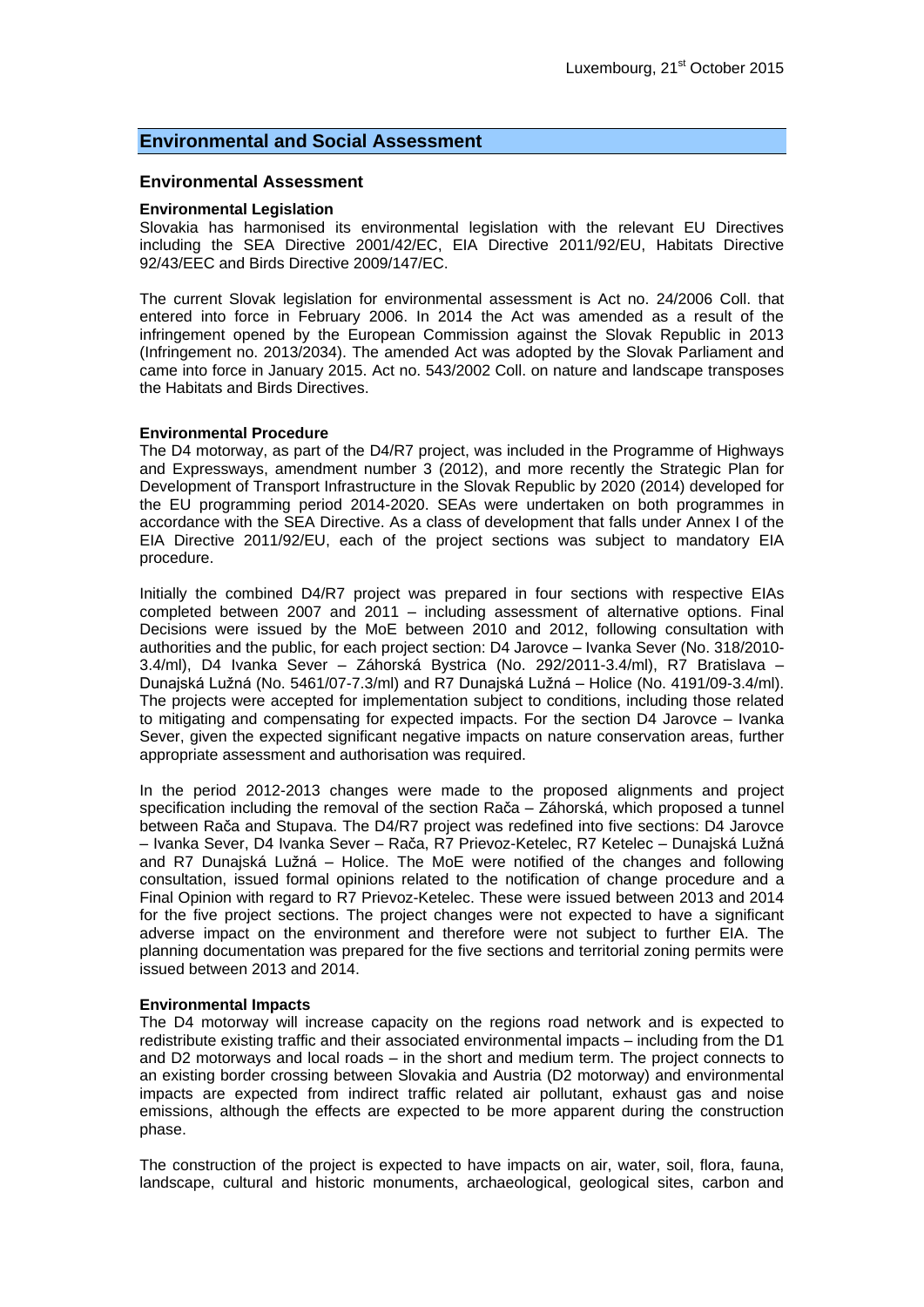climate change, and areas protected under specific legislation, including Natura 2000 sites. Over 360 hectares of land will be permanently converted for the construction of the D4 motorway from predominantly agricultural land (approximately 92%), vegetation and forests, and urban areas. Specific areas of impact include nature conservation areas in the River Danube basin involving the destruction of natural habitats and from the effects of noise, vibration, air and light pollution. Environmental mitigation measures have been incorporated in the design to minimise impact both during construction and operation; these include direct measures such as anti-noise measures, animal passages and crossings and vegetation planting. Compensation measures have been proposed to offset – in parts – expected significant negative environmental impacts.

# **Protected Nature Areas**

The D4 motorway directly crosses or encroaches on Natura 2000, Ramsar Convention and nationally designated sites at the D4 Janovce – Ivanka Sever section. Following an appropriate assessment, according to Article 6 of the Habitats Directive, that concluded in 2014, the project in the vicinity of D4 Janovce – Ivanka Sever was found to adversely affect the integrity of the Birds Directive Special Protection Area (SPA): SKCHUU007 "Dunajské Luhy" and Habitats Directive Site of Community Importance (SCI): SKUEV0295 "Biskupické Luhy". The sites represent areas along the River Danube representing freshwater natural wetland. Particularly affected are nesting areas of three European level protected birds: black stork (Ciconia nigra), black kite (Milvus migrans) and the white-tailed eagle (Haliaeetus albicilla). Alluvial forests and specific beetle habitats will also be directly affected. Other nearby sites include SPA site SKCHVU 029 "Sysĺovské polia", SCI site SKUEV 0269 "Ostrovné Lúčky" and near the D4 Ivanka Sever – Rača section, the SCI site SKUEV0279 "Šŭr", although the project was assessed to not result in fragmentation or integrity of these sites.

Following appropriate assessment and the absence of alternatives, the project was authorised on the grounds of imperative reasons of overriding public interest by the Government of the Slovak Republic in 2014. Expected direct destruction of habitats were to be compensated through offsetting measures including reforestation of agricultural land, revitalisation of adjacent grasslands and alluvial wetlands, changing the status of existing forests, and transferring farming/economic land to new alluvial forests.

#### **Climate Change Impacts**

The project includes a number of large engineering structures including a new crossing of the River Danube. The project has considered the expected impact of flooding and weather events through the application of Slovak road standards and Eurocodes for civil structures. The project includes no further climate change mitigation, adaption or monitoring measures over and above those allowed for under existing design standards.

#### **EIB Carbon Footprint Exercise**

Annual 3<sup>rd</sup> party greenhouse gas emissions (vehicular use, existing and generated traffic demand) was estimated from the use of the D4 motorway project and part of the existing road network (D1 and D2 motorways) where traffic has been diverted for a standard year of operation over a 25 year assessment period:

- Forecast absolute (gross) emissions are 107,300 CO2 equivalent per year
- Forecast emissions created are 7,800 tonnes of CO2 equivalent per year

The project boundaries for the assessment include the D4 motorway (from Jarovce to Ivanka North with 22.7 km) and stretches of the existing competing roads D2 and D1 (from Jarovce to Ivanka North with 22.6 km). The baseline is the forecast  $3<sup>rd</sup>$  party emissions in the absence of the project and from the existing network within the project boundaries. The forecast for absolute emissions includes both the existing and new network. The forecasts reflect the Services' assumptions on traffic and traffic growth (both project specific), as well as standard relationships on volume/capacity, speed/flow and fuel consumption.

For the annual accounting purposes of the EIB Carbon Footprint, the project emissions will be prorated according to the EIB lending amount signed in that year, as a proportion of project cost.